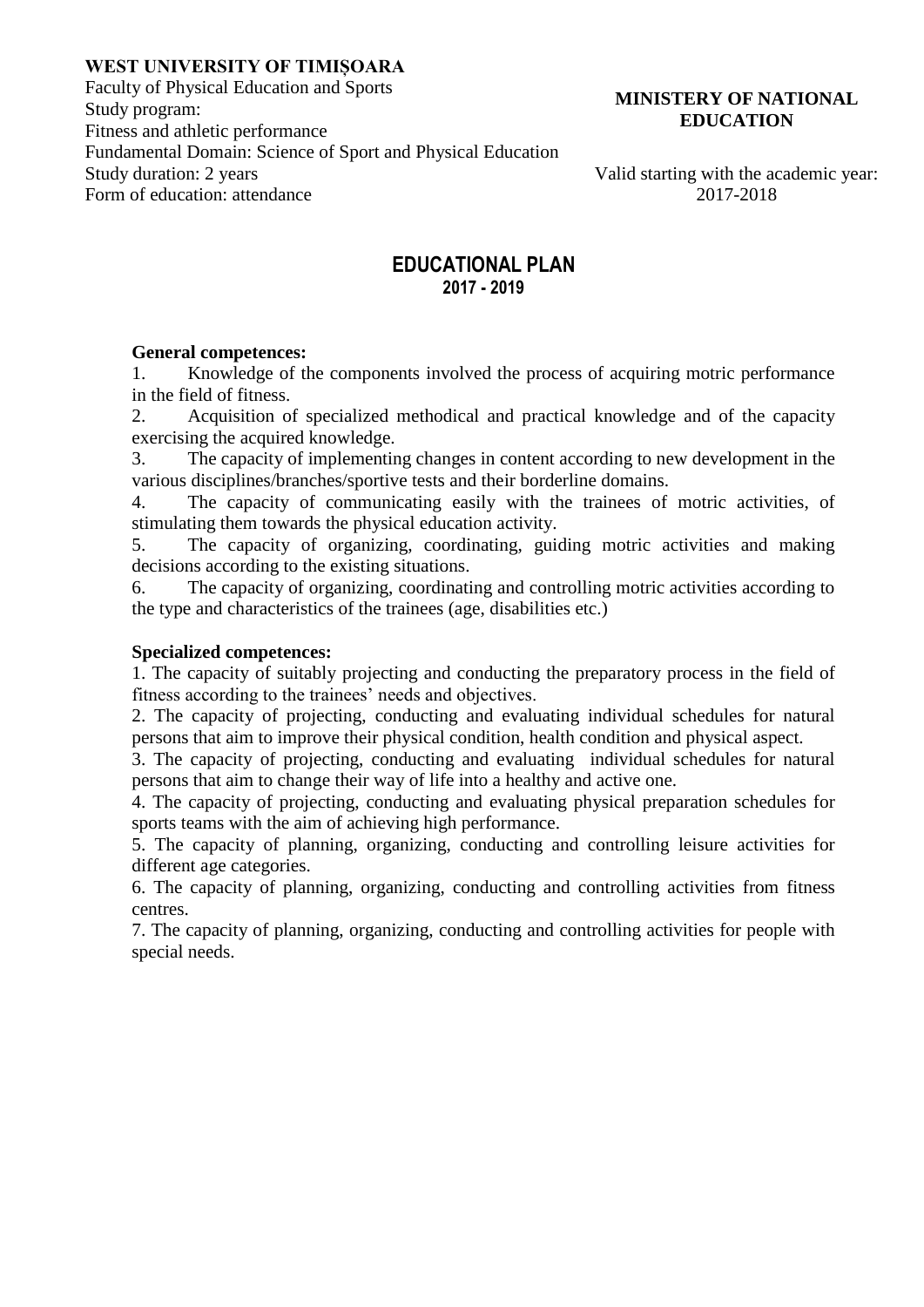## **WEST UNIVERSITY OF TIMIȘOARA**

Faculty of Physical Education and Sports Study program: Fitness and athletic performance Fundamental Domain: Science of Sport and Physical Education<br>Study duration: 2 years Form of education: attendance

### **MINISTERY OF NATIONAL EDUCATION**

Valid starting with the academic year:<br>2017-2018

| Nr.<br>crt.    | Name of discipline                                  | No. Of hours      |                         |      |                           |                |                | <b>Verification</b><br>form |
|----------------|-----------------------------------------------------|-------------------|-------------------------|------|---------------------------|----------------|----------------|-----------------------------|
|                | Yearl<br>$2017 - 2018$                              | Sem I<br>14 weeks |                         |      | <b>Sem II</b><br>14 weeks |                |                |                             |
|                | <b>Mandatory disciplines</b>                        | C                 | S/Lp                    | Crd. | $\mathbf{C}$              | S/Lp           | Crd.           |                             |
|                | Theory of sport training and competition            | 2                 | 2                       | 9    |                           |                |                | E <sub>1</sub>              |
| $\overline{2}$ | <b>Fitness and wellness</b>                         | $\overline{2}$    | $\overline{2}$          | 9    |                           |                |                | E <sub>1</sub>              |
| 3              | Physical activities: Aerobics, jogging              | $\overline{2}$    | $\overline{2}$          | 8    |                           |                |                | E <sub>1</sub>              |
| 4              | Physical activities: Sport on wheels                |                   |                         |      | $\overline{2}$            | $\overline{2}$ | 8              | E <sub>2</sub>              |
| 5              | <b>Practice in Fitness Centers</b>                  |                   | $\overline{2}$          | 4    |                           | $\overline{2}$ | 4              | C1, C2                      |
| 6              | Methodology of somatic and functional<br>evaluation |                   |                         |      | $\overline{2}$            | $\overline{2}$ | 8              | E <sub>2</sub>              |
| $\overline{7}$ | Healthy diet and sport                              |                   |                         |      | 1                         | 1              | 4              | E <sub>2</sub>              |
| 8              | Physical activities in nature                       |                   |                         |      | $\overline{2}$            | $\overline{2}$ | 6              | C <sub>2</sub>              |
|                | <b>Total hours</b>                                  | $6\phantom{1}$    | 8                       |      | $\overline{7}$            | 9              |                |                             |
|                |                                                     |                   | 14                      | 30   | 16                        |                | 30             |                             |
|                |                                                     |                   |                         |      |                           |                |                |                             |
|                | Non mandatory discipline                            |                   |                         |      |                           |                |                |                             |
| 9              | Sport specialisation 1                              | $\overline{2}$    | $\overline{2}$          | 6    |                           |                |                | E <sub>1</sub>              |
| 10             | Coach practice                                      |                   | $\overline{2}$          | 6    |                           | $\overline{2}$ | $6\phantom{1}$ | C1, C2                      |
| 11             | Sport specialisation 2                              |                   |                         |      | $\overline{2}$            | $\overline{2}$ | 6              | E2                          |
|                | <b>Total hours</b>                                  | $\overline{2}$    | $\overline{\mathbf{4}}$ |      | $\overline{2}$            | 4              |                |                             |
|                |                                                     |                   | 6                       | 12   |                           | 6              | 12             | 13                          |